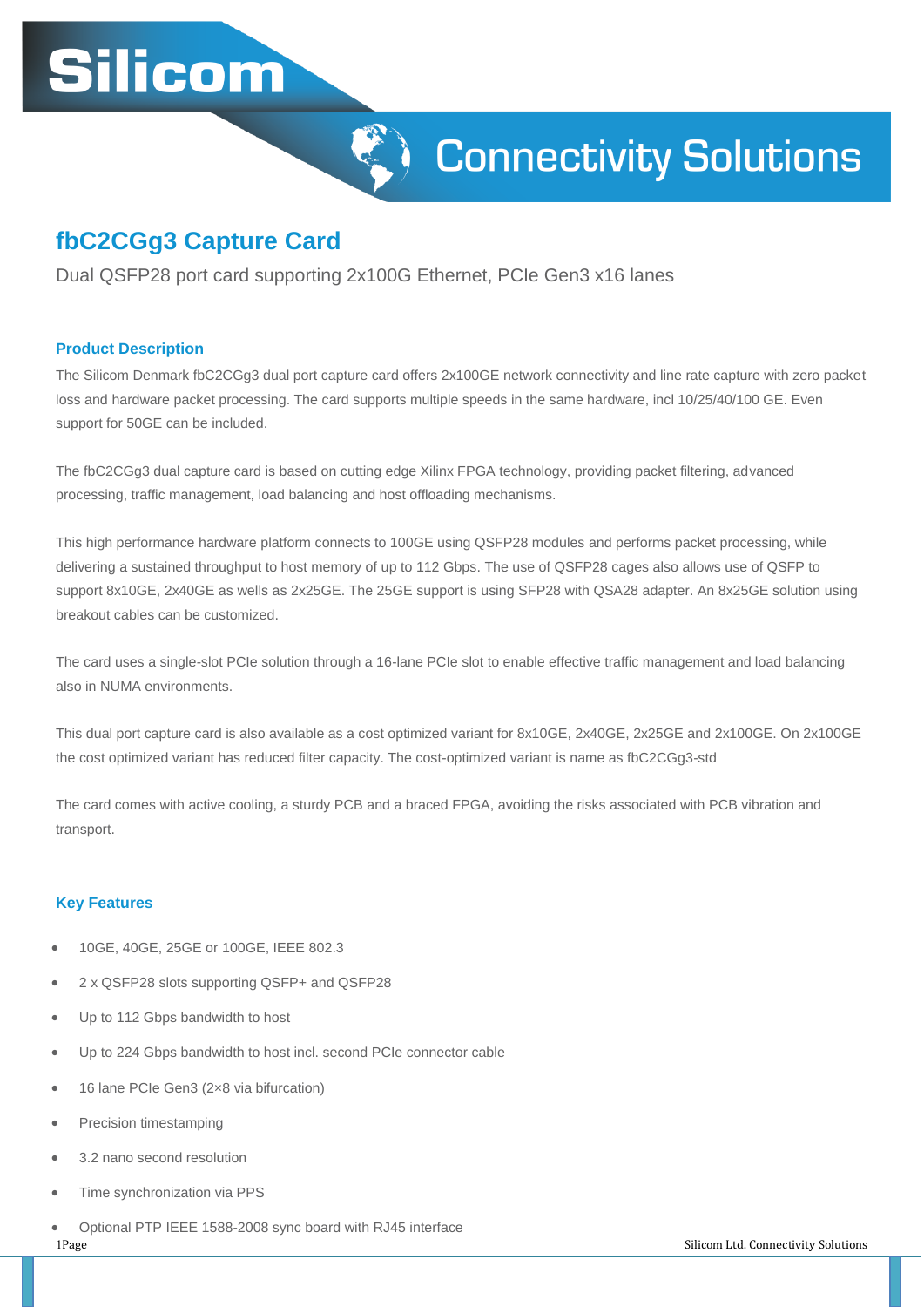- Micro second latency
- fbCAPTURE API
- **•** Hardware filtering and distribution
- Application acceleration and scalability

### **Technical Specifications**

| <b>Network Interface:</b>                       |                                                                                                     |  |
|-------------------------------------------------|-----------------------------------------------------------------------------------------------------|--|
| <b>IEEE</b> standard:                           | IEEE 802.3 10GE, 40GE, 25GE, 100GE                                                                  |  |
| <b>Physical interface:</b>                      | 2 x QSFP28 port                                                                                     |  |
|                                                 | 10GE and 25GE supported through break-out cable assemblies<br>Supported QSFP28 modules (25GE/100GE) |  |
| <b>Host Interface:</b>                          |                                                                                                     |  |
| <b>Physical bus connector:</b>                  | 16 lane PCIe                                                                                        |  |
| PCle bus type:                                  | 16 lanes PCIe Gen3                                                                                  |  |
| On Board Memory:                                |                                                                                                     |  |
| On Board Memory:                                | On board buffering for application robustness<br>16 GB 64 bit DDR4                                  |  |
| <b>Performance:</b>                             |                                                                                                     |  |
| <b>Capture rate (bursts):</b>                   | Line rate                                                                                           |  |
| <b>Capture rate (sustained):</b>                | Line rate                                                                                           |  |
| <b>Transmission rate (selective</b><br>bypass): | Line rate                                                                                           |  |
| <b>Transmission rate (daisy</b><br>chain):      | Line rate                                                                                           |  |
| <b>Time Stamping &amp; Sync:</b>                |                                                                                                     |  |
| <b>Resolution:</b>                              | $3.2$ ns                                                                                            |  |
| Accuracy:                                       | down to 20 ns                                                                                       |  |
| Daisy chain PPS between<br>multiple cards:      | supported                                                                                           |  |
| <b>Environment:</b>                             |                                                                                                     |  |
| <b>Physical dimensions:</b>                     | 3⁄4 length, standard height                                                                         |  |